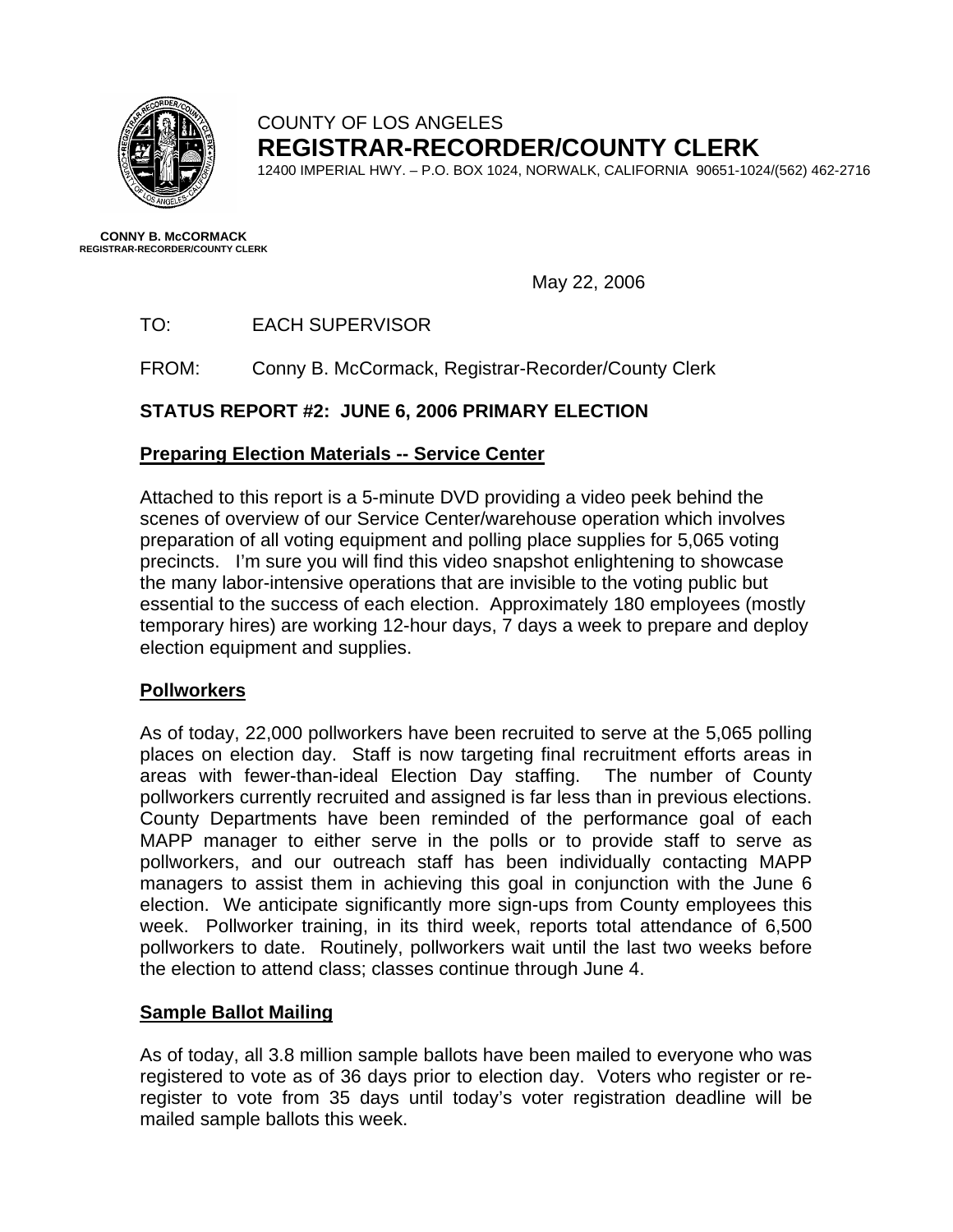## **Absentee Ballot Mailing**

Approximately 450,000 absentee ballots have been mailed to date. The deadline to apply for an absentee ballot is May 30.

## **Touchscreen Early Voting**

Seventeen (17) sites will begin early voting on May 24<sup>th</sup> using touchscreen voting equipment and continue daily, including the Memorial Holiday weekend, through Friday, June 2. Locations are listed in each sample ballot booklet as well as on our website at [www.lavote.net](http://www.lavote.net/)

Please call me if you have questions regarding this report or any other election preparation activity.

**Attachments**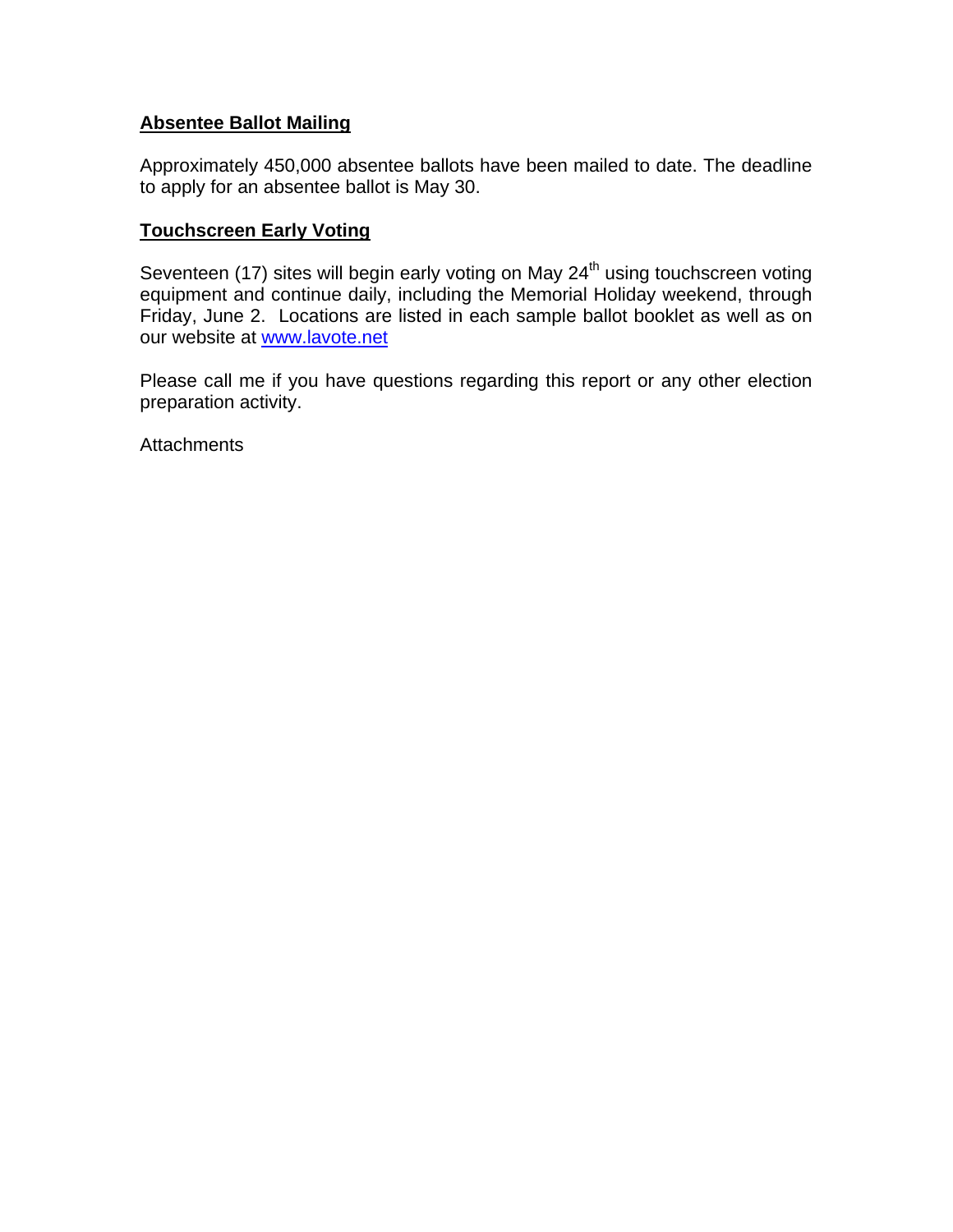### **JUNE 6, 2006 PRIMARY ELECTION - STATUS OF EVENTS PERFORMED**

#### SCHEDULED ACTUAL EVENT COMPLETION COMPLETION

#### 2. Recruit and Appoint 06/05/06 Precinct Officers

This election will involve 5,065 precincts requiring the recruitment of approximately 25,000 pollworkers. Recruitment of precinct officers is proceeding.

3. Update Registration Records 05/22/06

The May 19, 2006 update of the registration records total 3,839,845 registered voters. This event is proceeding on schedule.

4. Testing of Election Night Data 06/05/06 Processing Hard/Ware and Programs

> Testing of election night tally programs is in process. This event is proceeding on schedule.

5. Receive Sample Ballot and 05/08/06 5/16/06 Ballot Pages from Printer

Delivery of sample ballots began on 04/27/06. This event is complete.

6. Mail Sample Ballots 05/30/06

The initial and supplemental sample ballot mailing to over 3.8 million registered voters began on April 27, 2006 and will continue through May 30, 2006. This event is proceeding on schedule.

7. Precinct Supplies and Vote Recorders 05/24/06 Assembled

> Vote Recorder Packaging began on May 15, 2006. Supply box processing will commence on May 24, 2006.

8. Booth and Supplies Picked-Up 05/28/06 By Precinct Inspectors

Booths and supplies are scheduled for pick-up on May 27 – 28, 2006.